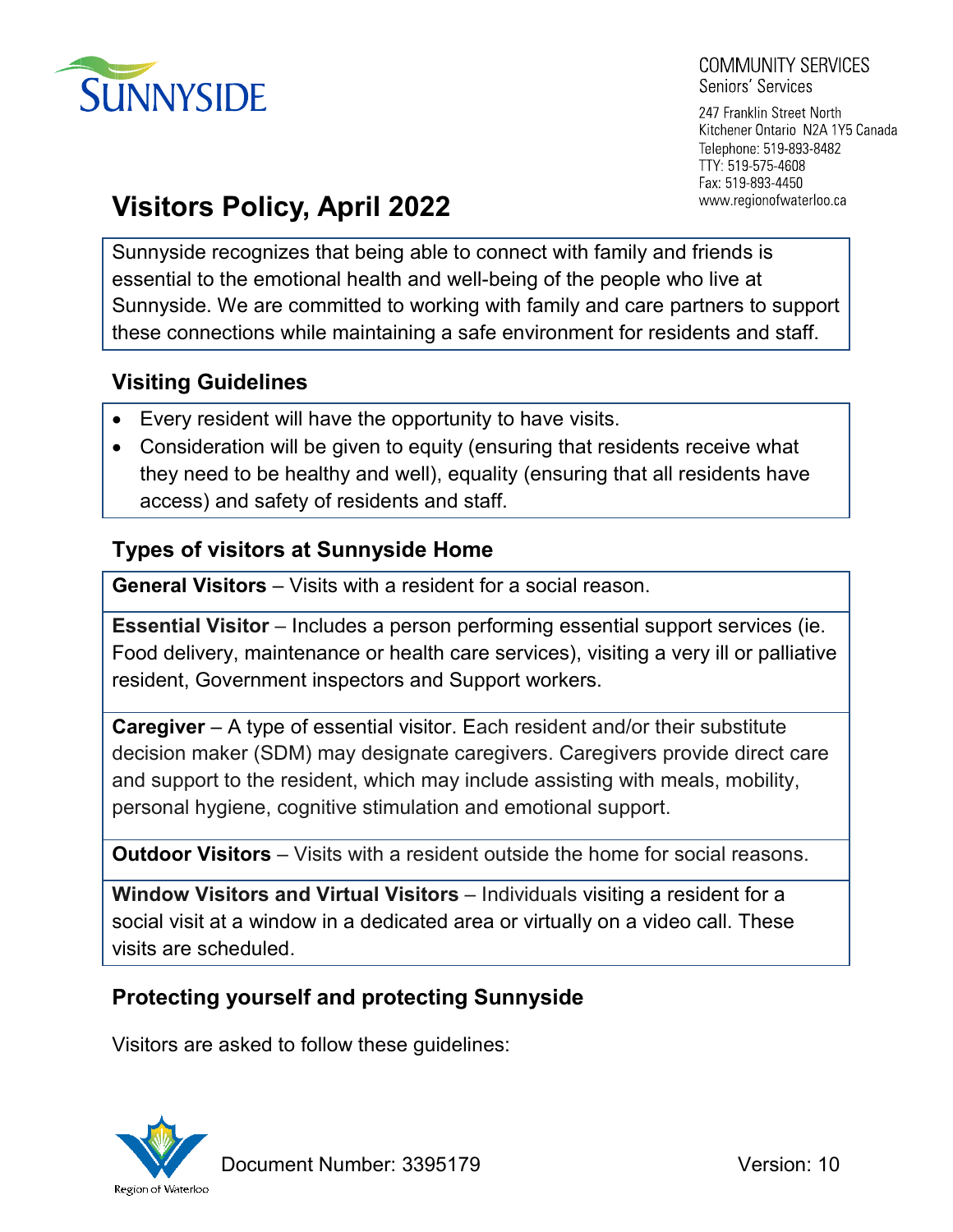- Residents may visit with up to four people at one time (unless the Home is in outbreak).
- Participate in active screening and surveillance testing upon entry and answer each question honestly.
- Wear the provided surgical mask at all times as well as other personal protective equipment, if required, at all times inside the building. Ensure the mask covers the nose, mouth and chin at all times and avoid touching the mask before performing hand hygiene.
- All indoor visitors must provide proof of vaccination as requested.
	- $\circ$  All visitors and caregiver must provide proof of full immunization (i.e. have received at least two doses and it has been at least 14 days since their last dose) to gain entry.
	- $\circ$  Children under the age of 5 may enter without providing proof of vaccine, screening or testing.
- If a positive result is received on a rapid or PCR test after visiting Sunnyside, visitors are required to notify the Home immediately. Consideration will be made for emergency situations.
- Monitor for symptoms of COVID-19 and do not come to Sunnyside and get tested if feeling unwell.
- Practice hand hygiene upon entering the building, before exiting and frequently while visiting. Hand sanitizer is available throughout the building.
- Practice physical distance of two metres (six feet) between other residents and groups of visitors at all times.
- Visitors may bring food or beverages into the Home for a resident, but they should not being anything for themselves. Visitors must keep their mask on at all times.
- Refrain from purchasing food or drinks from the Sandhills Café or from the vending machine.
- When in the community, those visiting Sunnyside should practice hand hygiene, maintain physical distance, wear a mask in public spaces and limit their "social bubble".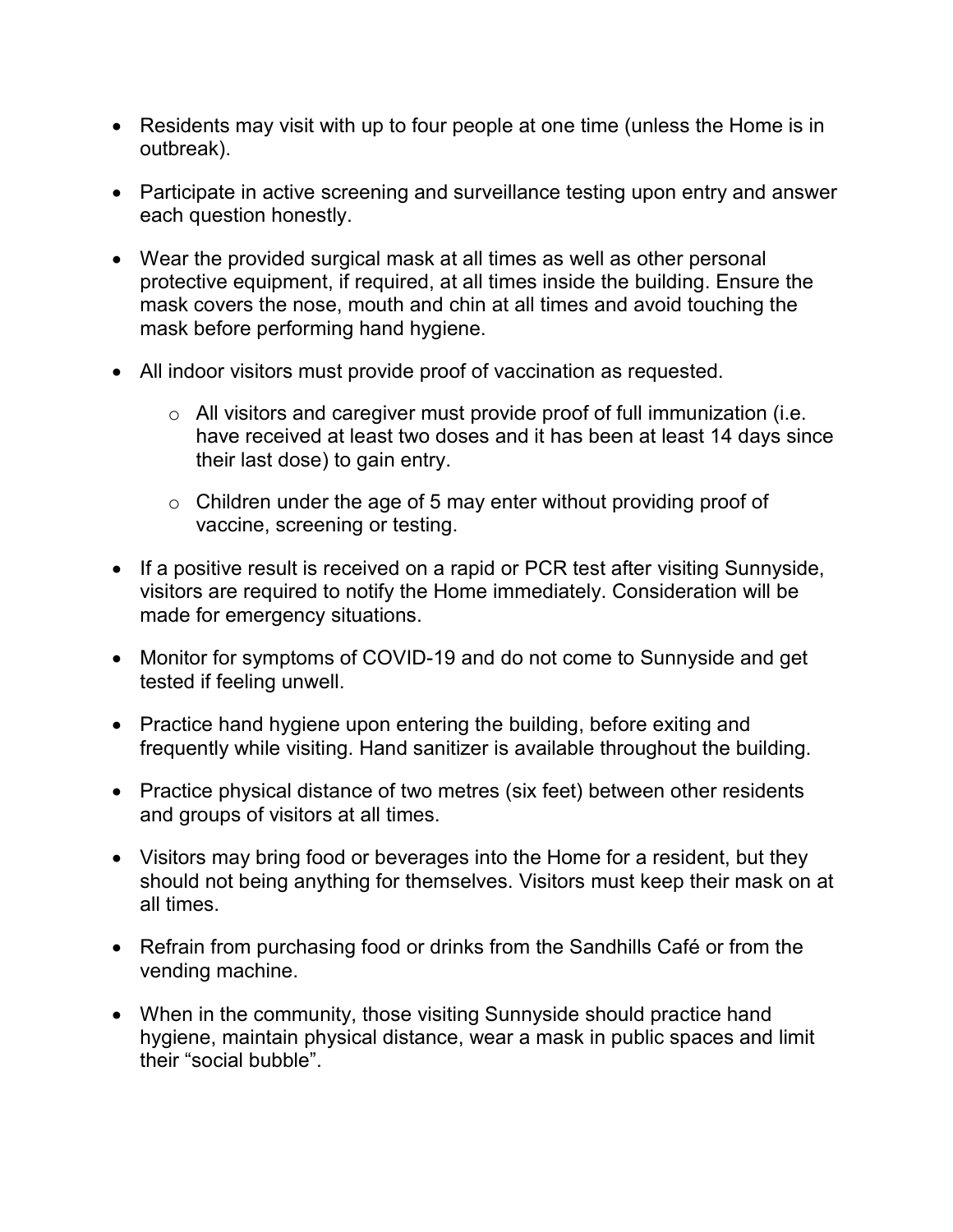# **Outbreak Protocol:**

Even with robust safety measures in place, outbreaks may happen. In the event of an outbreak, Sunnyside Home will follow the direction of Public Health. The following chart provides guidance on the types of visitors and when they may access the Home.

|                                                     | <b>Support</b><br><b>Worker</b> | <b>General</b><br><b>Visitor</b> | <b>Essential</b><br>Visitor/Caregiver*  | <b>Outdoor</b>  | Window          |
|-----------------------------------------------------|---------------------------------|----------------------------------|-----------------------------------------|-----------------|-----------------|
| Not in<br>outbreak                                  | Yes                             | 4 visitors at<br>a time          | 4 visitors at a time                    | No limit        | No Limit        |
| Confirmed<br>and/or<br>Suspected<br><b>Outbreak</b> | Yes                             | <b>No</b>                        | At direction of<br><b>Public Health</b> | Case by<br>Case | Case by<br>Case |
| <b>Resident</b><br>in isolation                     | Yes                             | <b>No</b>                        | 1 caregiver at a<br>time                | <b>No</b>       | Case by<br>Case |

# **Education Requirements for Visitors**

Before visiting and to the first visit and annually thereafter, caregivers are required to complete training on how to safely provide direct care, including donning and doffing PPE and hand hygiene.

Prior to the first visit and monthly thereafter, the Home will ask all visitors to verbally attest that they have read the Homes' visiting policy in addition to completing the following training resources:

• Guidance document entitled [Recommended Steps: Putting on Personal Protective](https://www.publichealthontario.ca/-/media/documents/ncov/ipac/ppe-recommended-steps)  [Equipment \(PPE\).](https://www.publichealthontario.ca/-/media/documents/ncov/ipac/ppe-recommended-steps) 

- Video entitled [Putting on Full Personal Protective Equipment.](https://www.publichealthontario.ca/en/videos/ipac-fullppe-on)
- Video entitled [Taking off Full Personal Protective Equipment.](https://www.publichealthontario.ca/en/videos/ipac-fullppe-off)
- Video entitled [How to Hand Wash.](https://www.publichealthontario.ca/en/videos/ipac-handwash)